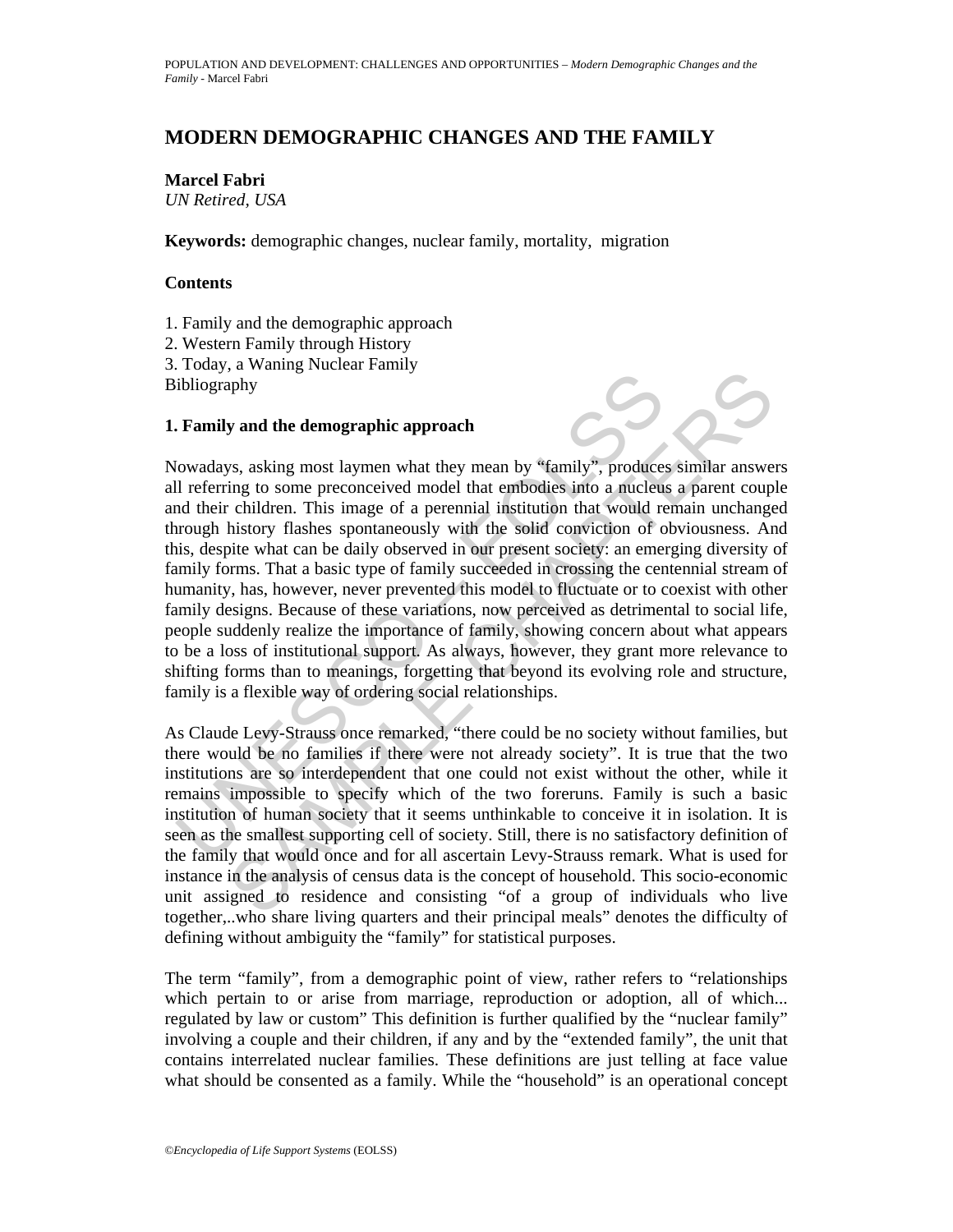for enumeration, the "family", as a network of intra- and inter-relationships endowed with moral values, eludes statistics. Demography which studies population on the basis of the individual vital events, provides only limited tools to deal with a concept that is obviously multidimensional, meaning that this concept cannot be exclusively defined by a set of characteristics rather than by another. Moreover, most of these characteristics evolve or acquire new interpretations in no time, altering the form family takes and preventing its unequivocal determination.

in this is the reason why formal demographers, tend to consider this both the whole population and study its structure as well as family the family that implies its speeding from a definition of the family that implies its is the creason why formal demographers, tend to consider this body as a reduction<br>
whole population and study its structure as well as family-related event,<br>
the creasing from a definition of the family that implies its be Most population events can, however, be understood through demography, as the whole demographic process involves four basic elements, all contributing to the formation and dissolution of the family : nuptiality, fertility, mortality, and migration, as the dynamics of population spatial distribution. All these factors are actually constituent of the family. This is the reason why formal demographers, tend to consider this body as a reduction of the whole population and study its structure as well as family-related events. Therefore, proceeding from a definition of the family that implies its beginning with a legal first marriage, while remaining heavily dependent on current availability of data about single persons, they envisaged to describe the family by retracing its constitution and its evolution from birth to death as a sequence of parenthood stages composing a family life-cycle.

The life cycle concept, as initially conceived by Glick, considers the life course of a nuclear family, dividing it in seven phases, from the union to its dissolution by the death of both spouses.

These seven key events were indexed by the mean age:

i first marriage ii birth of first child iii birth of last chid iv marriage of first chid v marriage of last child vi death of one spouse vii death of remaining spouse

Structure and timing are crucial. A sequence of life events determines both states and duration between their occurrence, eventually uncovering a rhythm of growth. For instance the time span between the first and the second birth is indicative of how the family grows, either according to conventions or erratically. It may call for explanation, being as well explanatory of regularities or changes in timing between two events. Because of the individualistic constraints of the demographic approach, members of the couple are considered separately, emphasizing for obvious reasons the role of woman, so that family itself is not really tackled, but reconstituted.

The difficulty of collecting accurate biographical data on the persons simultaneously involved in a vital happening, whether formation of the couple or sequence of live-born children, brings on serious problems of measurement. To which of the spouse, for instance, does "first marriage" refer ? If the term is strictly interpreted and involves both partners, what about the numerous combinations of first marriage and remarriages that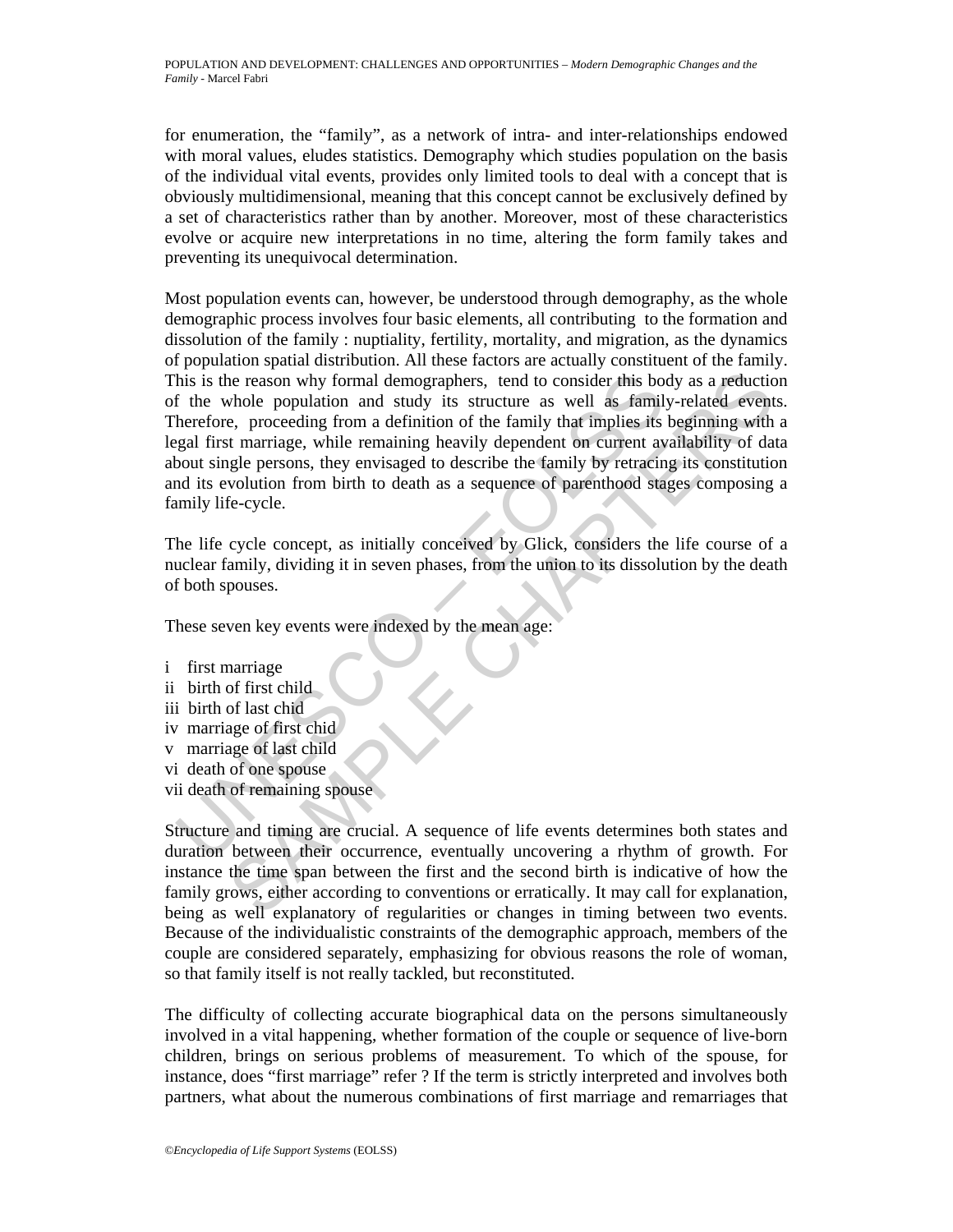are not then taken into account? Homogeneity that would allow a fair measurement is only obtained at the expense of a limitation. Family becomes restricted to a norm, the legitimate stable first marriage of both partners. But even in this case, the complete history of a stable nuclear family, involving at least women with complete fertility, and retracing therefore the sequence of births up to the last child, has further drawbacks in term of time-lag, because of the age of the couples that can be considered.

Besides, dissolution of a marriage occurs not only by death, but also by divorce and legal separation. Remarriages may then occur and more than once. Moreover, vital events are not mutually independent. The age at first marriage, for instance, is likely to have some incidence on the stability of the union. Couples become statistically untraceable. The family life course develops into intricacy that defies quantitative description. As for explanation, this is not to be found in the shape of the pathways, even if more recently, the life course has been more accurately investigated through the adjunction of other variables whose correlated influence may help identify evolving patterns or propose some model of family formation, reproduction or dissolution.

The main problem, however, is probably the multiplicity of forms family displays, whereas formal demography has to linger with stable first marital union. More recently, it resolved to rely on small samples to gather biographical data for cohorts , in order to depict and comprehend the life course. It remains that family life cycle is only a partial view on family. "The family as an aggregate has non-demographic properties which strongly influence the occurrence of demographic events to its individual members, e.g., the place of residence, the kind of housing, the family income, the aggregate participation in the labor force."

escription. As for explanation, this is not to be found in the shape<br>ven if more recently, the life course has been more accurately investig<br>djunction of other variables whose correlated influence may help i<br>diterms or pro on. As for explanation, this is not to be found in the shape of the pathway<br>one recently, the life course has been more accurately investigated through the<br>or profer variables whose correlated influence may help identify Family is highly depending on social backgrounds, shapes and values. The major problem of its definition is of deciding under which of its aspects family should be tackled. Determinants of the family and any attempt to describe or explain a structural unit that reproduces most features of the whole society, must eventually resort to an interdisciplinary approach. Partial definitions may be given through biology, demography, anthropology, sociology, economy, Law, or psychology, resulting in facets that reflect only a particular exposure of the institution, according to its functional diversity. Nevertheless, defining family as an organized body, remains of the highest significance insofar as the main open question is still "What is a family?".

Backbone of the society, family must be seen as a system, an open system very sensitive to change. That a demographic approach provides only a partial picture does not mean that demographic factors have no or little incidences on the formation, dissolution or shape of the family. They should, however, be seen alternately either as resulting from family switches, or as a determinant of alterations family undergoes. More often, demographic events are only indicators of dynamic forces that subdue this social unit. This opens the door to a host of family models all over the world, with slight or major difference. A specific pattern only could, however, universally be referred to and tends to become global in theory: the western type of family, the nuclear family. To avoid getting lost into the jungle of details, this will be the basic reference of this study.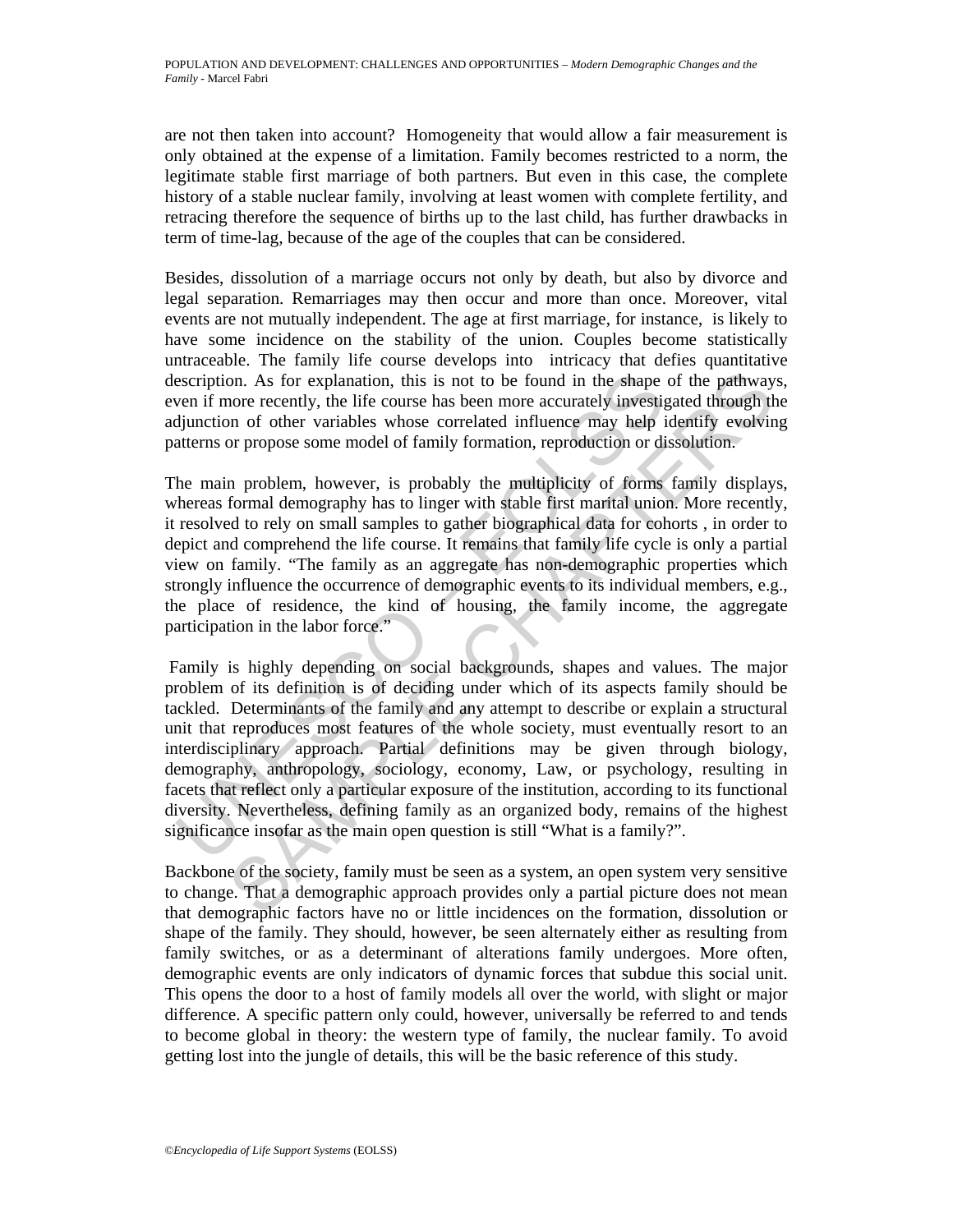- -

-

# TO ACCESS ALL THE **23 PAGES** OF THIS CHAPTER, Visit[: http://www.eolss.net/Eolss-sampleAllChapter.aspx](https://www.eolss.net/ebooklib/sc_cart.aspx?File=E1-13-02-06)

#### **Bibliography**

LEVY-STRAUSS, Claude : in *Histoire de la famille*, André Burguière, Christiane Klapisch-Zuber, Martine Segalen & Françoise Zonabend (Eds.), Vol. I, Armand Colin, Paris, 1986

Entrinon Segalen & Françoise Zonabend (Eds.), Vol. I, Armand Colin, Paris. 1986<br>
Martine Segalen & Françoise Zonabend (Eds.), Vol. I, Armand Colin, Paris. 1986<br>
SSP : *Multilingual Demographic process, Nations and Ethnic* Extremely. Canate The Thistory of World Population, Blackwell, Canabridge, 1966<br>
State Chapter Constant (Eds.), Vol. 1, Armand Colin, Paris, 1986<br>
state in the monographic Dictionary, adapted by Etienne van de Walle, Ordi IUSSP : *Multilingual Demographic Dictionary,* adapted by Etienne van de Walle, Ordina Editions, Liège, 1982

See above : *The Demographic process, Nations and Ethnic Conflicts.*

GLICK, P. C. : *The Family Cycle* , American Sociological Review, 12, 2, p.164-74

RYDER, Norman : *Methods in Measuring the Family Life Cycle,* in "International Population Conference Mexico 1977", Vol. 4, Liège, 219-26.

ARIES, Philippe : *L' enfant et la vie familiale sous l'Ancien Régime,* Points, Edition du Seuil, Paris, 1973, p.13

ANDERSON, Perry : *Passages from Antiquity to Feudalism,* Verso, London-New York, 1974 , p. 25

ANDERSON, Perry : Idem, p.25

DUBY, Georges : *Guerriers et paysans,* nrf-Gallimard, Paris, 1973, p.20

NORTH, Douglass & THOMAS, Robert Paul : *The Rise of the Western World, a New Economic History,* Cambridge University Press, Cambridge, 1973, p.9

 "Work" will not be praised as a source of value before the XVIIIth century, under the influence of the physiocrats. Thence, with the industrial revolution, it will be universally rehabilitated.

 CASEY, James : *The History of the Family*.- (*New Perspectives on the Past),*Basil Blackwell, Oxford-New York, 1989,

LIVI-BACCI, Massimo : *A Concise History of World Population,* Blackwell, Cambridge MA & Oxford UK, 1992, p.44

CHIBNALL, A.C. : *Sherington : Fiefs and Fields of a Buckinghamshire Village,* Cambridge, 1965, quoted in GENICOT, Leopold : *Le XIIIe siècle européen,* PUF, Paris, 1968.

QUILLET, Jeannine : *Les clefs du pouvoir au moyen âge,* Flammarion, Paris, 1972

DUBY, Georges : Le chevalier, la femme et le prêtre - le mariage dans la France féodale, Hachette, Paris, 1981.pp. 35-36 and 214-215.

FLANDRIN, Jean-Louis : *Familles (parenté, maison, sexualité dans láncienne société),* Librairie Hachette, Paris, 1976.

MACFARLANE, Alan : *Marriage and Love in England 1300-1840,* Basil Blackwell Ltd., Oxford-New York, 1986.

LIVI-BACCI, Massimo : *A Concise History of the World Population,* Blackwell, Cambridge MA & Oxford UK, 1992, p.68

McNEILL, William, H. : *Plagues and Peoples*, Anchor Press/Doubleday, New York, 1976